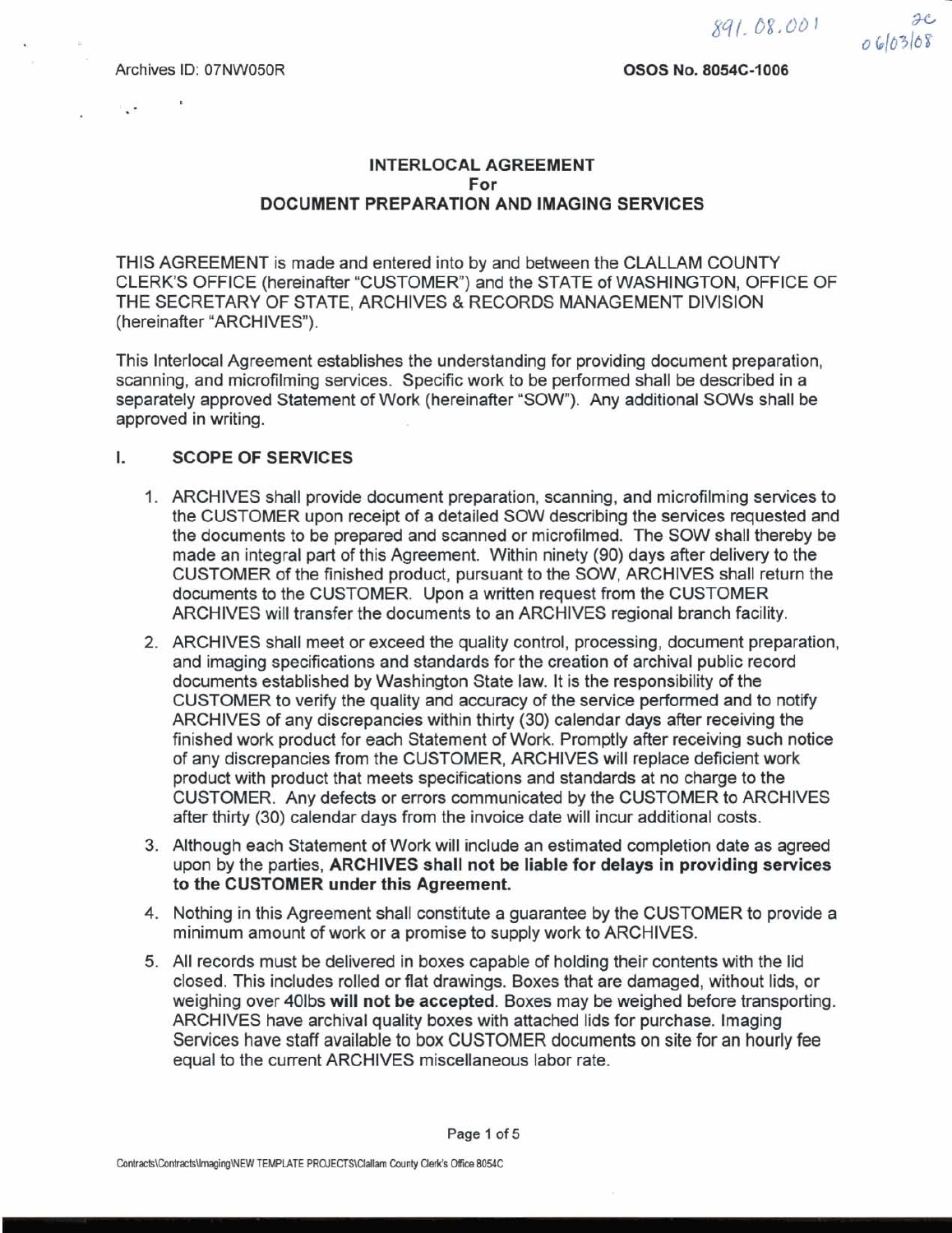- 6. Washington State Microfilming Standards require certain information to be present on all microfilm. ARCHIVES will add pages to ensure compliance with the standards. CUSTOMER will be charged at a per page rate and project preparation rate.
- 7. CUSTOMER instructions that result in a suspension of work in progress will be charged the current ARCHIVES miscellaneous labor rate per each hour of downtime for shut down and restart. Once the project work begins, all questions submitted to the CUSTOMER must be answered expeditiously and no later than one (1) business day to avoid work stoppage.

## II. TERMS AND TERMINATION

- 1. This Agreement shall take effect upon the signing of the last required signature. CUSTOMER agrees to comply with the RCW 39.34.040, if required. This Agreement shall remain in effect until May 31, 2009.
- 2. The CUSTOMER may extend this Agreement for up to two (2) additionai two-year terms by providing a written notice to ARCHIVES any time before the termination date.
- 3. Either party may terminate this Agreement upon a thirty (30) calendar day written notice to the other party. In the event of termination of this Agreement, the terminating party shall be liable only for the performance rendered prior to the effective date of termination. The CUSTOMER shall pay ARCHIVES within thirty (30) calendar days of receipt of billing for services rendered.

#### Ш. COMPENSATION

- 1. The CUSTOMER will pay ARCHIVES for the services provided under this Agreement at the rates in effect at the time a request for work is received from the CUSTOMER and ARCHIVES creates a Statement of Work, which is approved by the CUSTOMER. ARCHIVES shall maintain the right to increase or decrease the cost of rendering service(s) under this Agreement throughout its lifetime upon a thirty (30) calendar day advance notice to the CUSTOMER, and the CUSTOMER has fifteen (15) calendar days to agree or terminate the Agreement.
- 2. ARCHIVES will send an itemized bill to the CUSTOMER each month that includes work done in the prior month's imaging services detailing charges by Statement of Work number and services provided. ARCHIVES shall submit invoices to the same address to which notice is sent.
- 3. The CUSTOMER shall make payment by checks, journal voucher, or credit card of amount due within thirty (30) calendar days after receiving a properly executed invoice. The CUSTOMER shall make checks payable to the Office of the Secretary of State and send payment so the Office of the Secretary of State, Financial and Support Services, P.O. Box 40224, Olympia, WA 98504-0224. Payment must reference the Agreement number.
- 4. Total services under this Agreement shall not exceed \$50,000.00. This amount can be increased by amendment to this Agreement.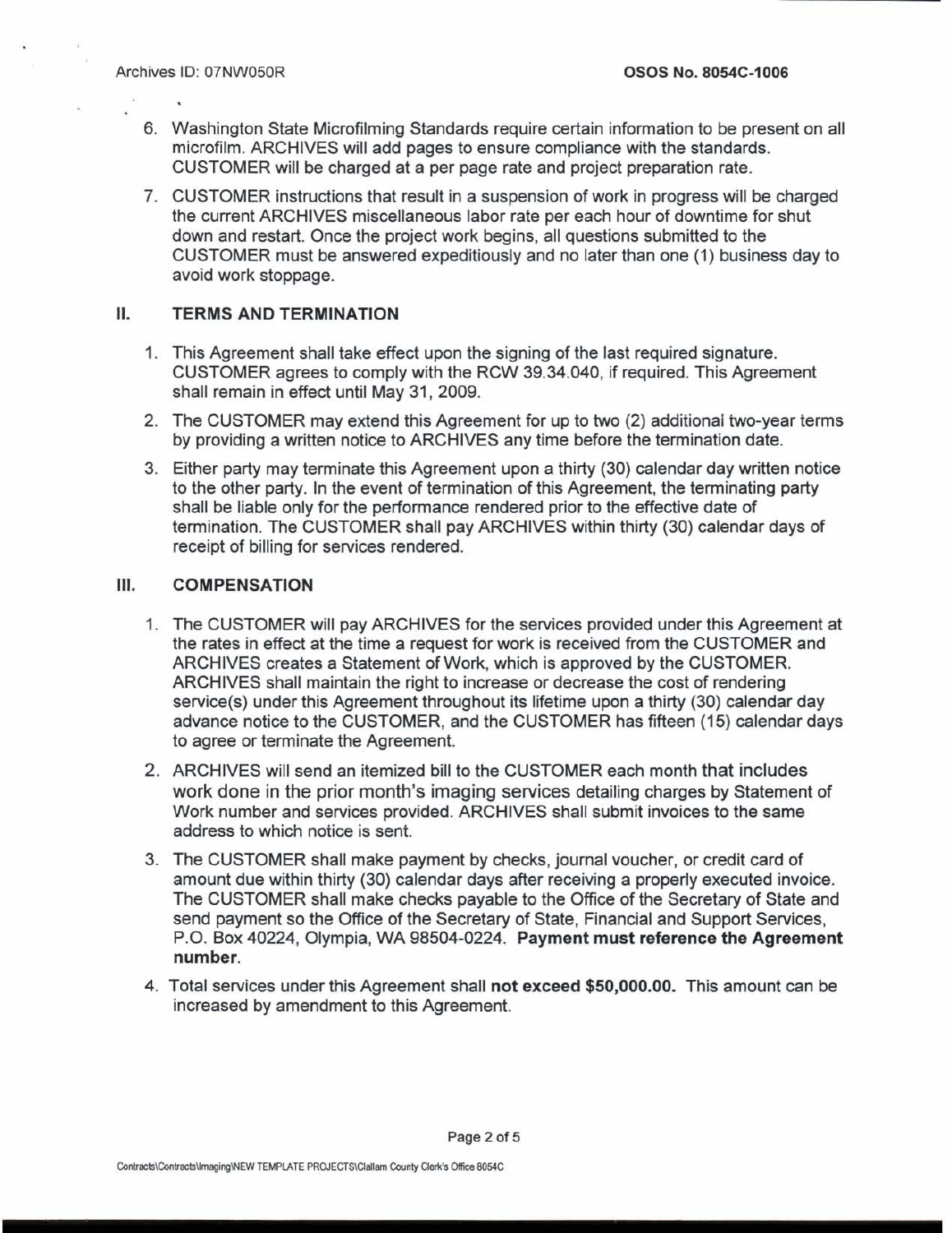### **IV. NOTICE**

- 1. Any notice to be given under this Agreement shall be in writing and may be sent either by registered or certified mail, facsimile transmission, email, or personal delivery.
- 2. Any notice from ARCHIVES sent to the CUSTOMER shall be sent or delivered to:

Barb Christensen Clerk of the Superior Court Clallam County Clerk's Office 223 East 4'h Street, Suite 9 Port Angeles, WA 98362 Telephone Number: (360) 417-2333 Fax Number: (360) 417-2495 Email Address: bchristensen@co.clallam.wa.us

3. Any notice from the CUSTOMER sent to ARCHIVES shall be sent or delivered to:

Boyd Barber Imaging and Preservation Services Manager Office of the Secretary of State Washington State Archives 6340 Capitol Blvd. P.O. Box 40240 Turnwater, WA 98501 Telephone: (360) 586-9608 Fax Number: (360) 586-9602 Email Address: bbarber@secstate.wa.gov

4. Notice shall become effective upon delivery in person, three business days after posting by prepaid registered or certified mail, receipt by the sender of a successful facsimile transmission report, or receipt by the sender of an email read receipt, whichever occurs first.

#### V. **RECORDS**

The parties to this Agreement shall each maintain books, records, documents, and other evidence, which sufficiently and properly reflects all direct and indirect costs expended by either party in the performance of the service(s) described herein. These records shall be subject to inspection, review, or audit by personnel of both parties, or other personnel duly authorized by either party, the Office of the State Auditor, and federal officials authorized by law. All books, records, documents, and other material relevant to this Agreement will be retained for six (6) years after expiration and the Office of the State Auditor, federal auditors, and any persons duly authorized by the parties shall have full access and the right to examine any these materials during this period.

#### **VI. GENERAL TERMS AND CONDITIONS**

- 1. This Agreement shall not be assignable by either party without written consent of the other party.
- 2. The ownership of the documents or other items received from the CUSTOMER shall at all times remain the property of the CUSTOMER. The imaging or other products are the property of the ARCHIVES until payment has been made for the services rendered.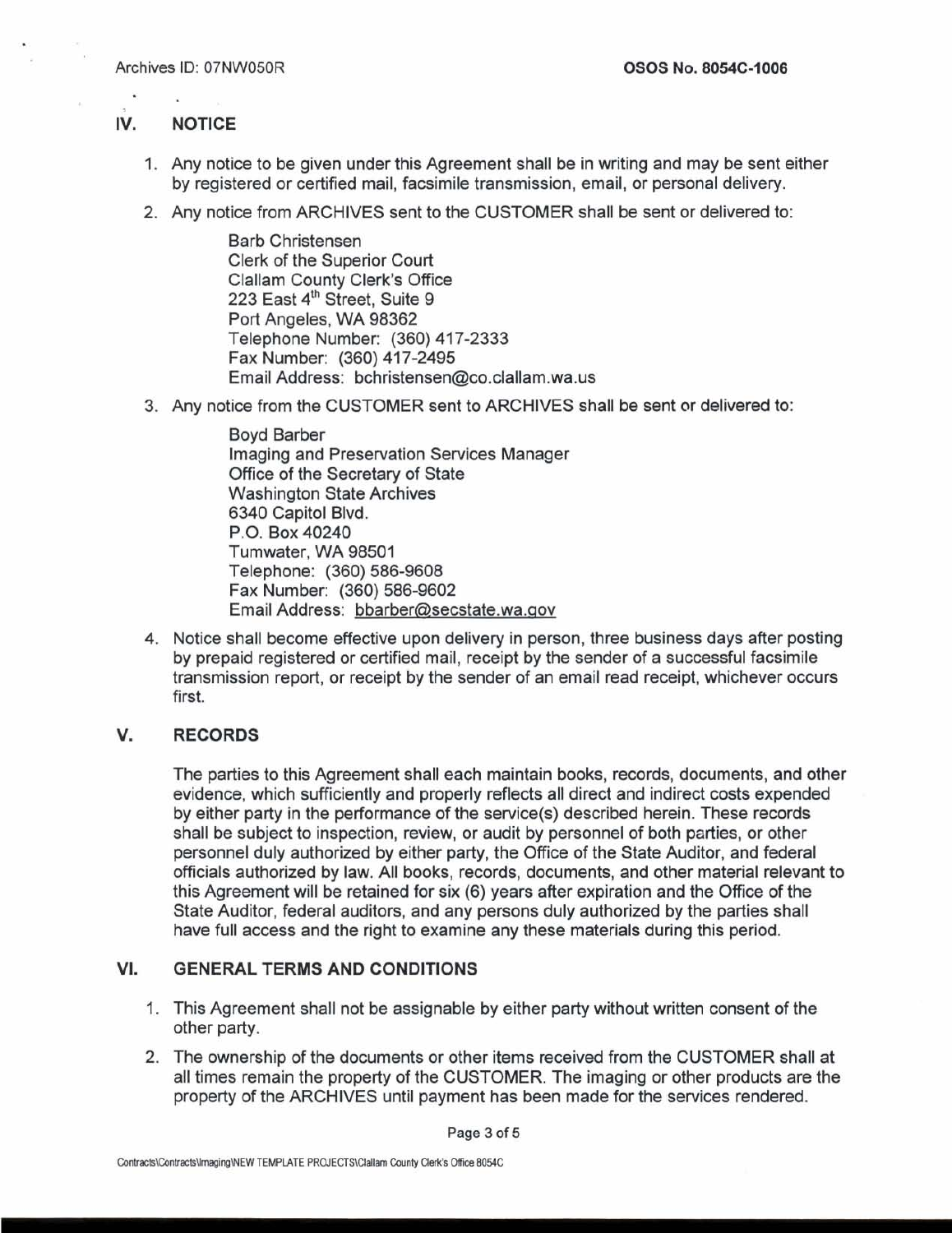- 3. The service or product provided by this Agreement shall be either available for pickup or shipped from the ARCHIVES' facility at 711 Tumwater Boulevard SW, Tumwater, WA 98512.
- **4** Except as otherwise provided in this Agreement, when a bona fide dispute arises between ARCHIVES and the CUSTOMER, and it cannot be resolved by direct negotiation, either party may request a dispute hearing with the Secretary of State or the delegate authorized in writing to act on behalf of the Secretary of State.
	- A. The request for a dispute hearing must:
		- be in writing;
		- state the disputed issues(s);
		- state the relative positions of the parties;
		- state the party's name, address, and contract number; and  $\bullet$
		- be mailed to the Secretary of State or delegate and party's (respondent's)  $\bullet$ Agreement Manager.
		- The respondent shall send a written answer to the requester's statement to both  $\bullet$ the Secretary of State or delegate and the requester within fifteen (15) business days.
	- B. The Secretary of State or delegate shall review the written statements and reply in writing to both parties within ten (10) business days. The Secretary of State or delegate may extend this period if necessary by notifying the parties.
	- C. The parties agree that this dispute process shall precede any action in a judicial or quasi-judicial tribunal.

Nothing in the Agreement shall be construed to limit the parties' choice of a mutually acceptable Alternate Dispute Resolution (ADR) method in addition to the dispute resolution procedure outline above.

- **5.** This Agreement shall be construed and interpreted in accordance with the law of the State of Washington. The venue of any legal action brought hereunder shall be in the Superior Court for Thurston County.
- **6.** Each party to this agreement shall be responsible for its own acts andlor omissions and those of its officers, employees and agents. No party to this agreement shall be responsible for the act and/or omissions of entities or individuals not a party to this agreement.
- 7. This Agreement may be modified only in writing by the parties executed with the same formalities required to execute this Agreement.
- 8. If any clause, phrase, sentence, or paragraph of this Agreement is declared invalid or void, the remaining provisions of this Agreement shall remain in full force and effect.
- 9. If any conflicts exist between the text of this Agreement and any Statement of Work, the Agreement shall prevail.